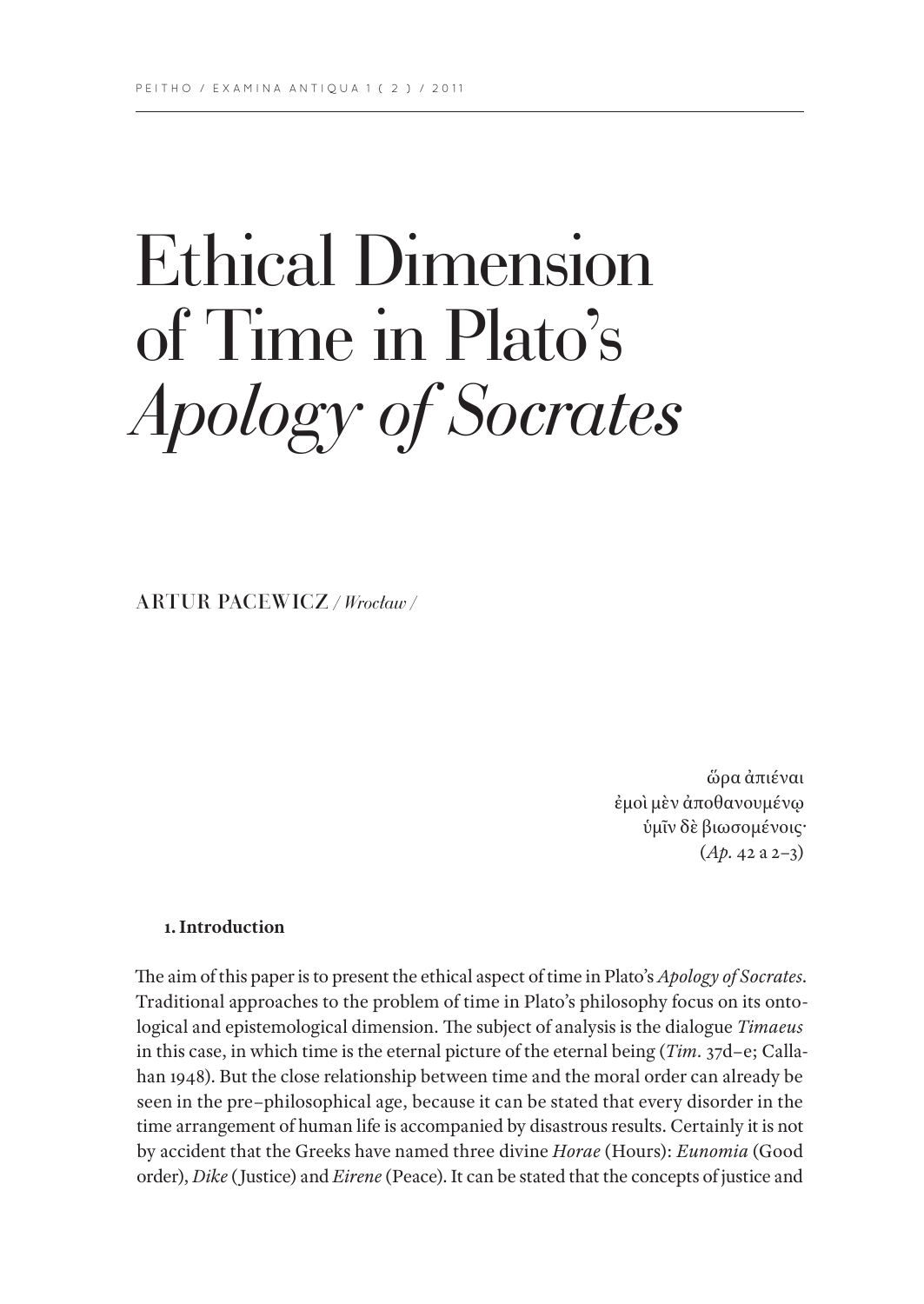the moral order were closely bound up with the constant order of time, not only in the early period of Greek culture, but long before the beginning of philosophical speculation (Lloyd 1987: 215).

It is a well–known fact that everyone who undertakes an analysis of the *Apology of Socrates* (or the so–called Socratic dialogues at all) should be aware of the methodological problem called the Socratic question. Three positions can be set apart in it: two extreme ones, and a middle one:

- 1. The whole content of the Socratic dialogues should be ascribed to the historical Socrates;
- 2. The whole content of the Socratic dialogues should be attributed to Plato;
- 3. Some views in Plato's early dialogues are Socratic and some are Platonic<sup>1</sup>.

It seems to me that the problem is probably unresolvable, and maybe it is not important to solve it at all, because it is possible to read the text and analyze its ideas without determining who has really formulated them in the history of philosophy. But it can be noteworthy that the analysis can be made on rhetorical and philological, or on philosophical grounds. The difference between them can easily be seen when one considers the structure of the *Apology*. Aristotle in his *Rhetoric* (*Rh.* 1414 a 29–b 9) says that there are only two necessary parts of a speech:

- 1. statement of the case (πρόθεσις);
- 2. argument (πίστις),

to which can be added:

- 3. introduction (πρόοιμιον) and
- 4. epilogue (ἐπίλογος).

From the philosophical point of view the arrangement of the parts can be regarded differently (Reeve 1989: 3):

- 1. opening address (*Ap.* 17 a 1–18 a 6),
- 2. outline of the defense (*Ap.* 18 a 7–19 a 7),
- 3. defense proper (*Ap.* 19 a 8–24 b 2) which can be divided into: a. defense against caricature (*Ap.* 19 a 8–24 b 2),
	- b. defense against the formal charges (*Ap.* 24 b 3–28 a 1),
- 4. digression on the divine mission of Socrates (*Ap.* 28 a 2–34 b 5),
- 5. epilogue (*Ap.* 34 b 6–35 d 8),
- 6. Socrates' proposal of a counterpenalty (*Ap.* 35 e 1–38 b 9),
- 7. closing speech (*Ap.* 38 c 1–42 a 5).

The rhetorical and philological approach is not unimportant. It shows that there is a very close linguistic similarity between Plato's work and the *Apology of Palamedes*  written by Gorgias from Leontinoi, although these two writings present two opposing

<sup>&</sup>lt;sup>1</sup> H. Reader (1905: 89): "Wenn unter den Schriften Platons eine als geschichtlich getreu angenommen werden darf, so ist es die *Apologie*. Es läßt sich freilich nicht behaupten, daß Platon in der *Apologie* auch nur Absicht gehabt habe, über die von Sokrates von dem Gericht gehaltene Rede ein wirkliches Referat zu geben". See also: Guthrie 2000: 6–69; Reale 1993: 303–310; Gajda 1993: 19 – 37.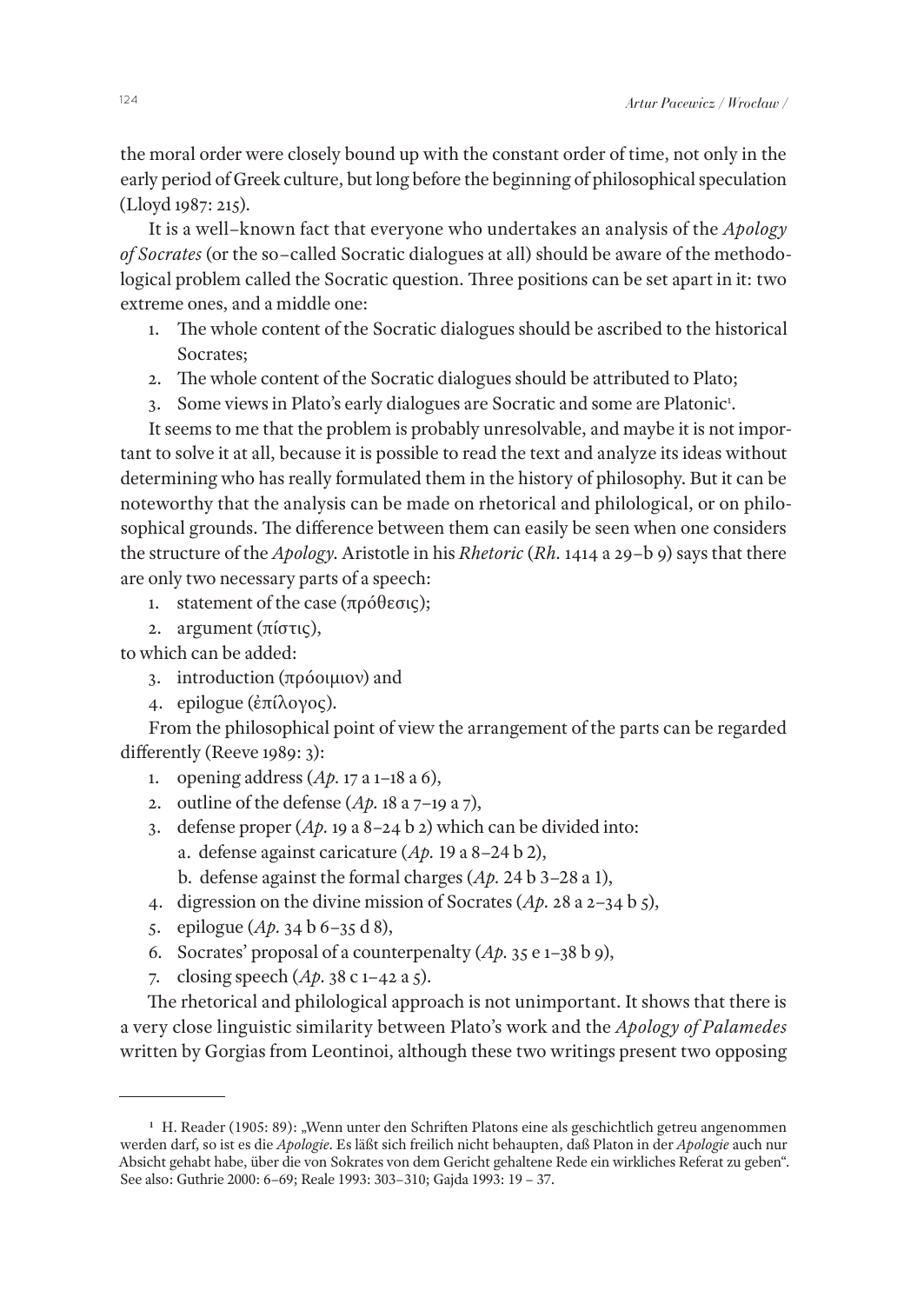philosophical positions (Coulter 1964; Nerczuk 2005). The *Apology* also presents a good example of Socratic irony, because, while on the one hand, Socrates says that he is not a good orator and that he will speak as he usually did on the street of Athens, he uses the traditional rhetorical tools on the other. Such conduct, however, is directed against rhetoric; it can be regarded as its parody (Feaver & Hare 1981: 205–216; Lewis 1990: 359–366), because Socrates wants rather to present his own personality than to win a lawsuit<sup>2</sup>.

#### **I**

The significant role of time is revealed in the *Apology* from the very beginning. Just "now" (νῦν – *Ap.* 17 d 2), on this specific day and time, Socrates appears in court for the first time. Not only the fact but also the time is notable, because it seems that only an extraordinarily righteous man would *never* during his whole life have to answer to the citizens of Athens for his deeds. This could imply that it is only possible for someone who shunned public and political life, but such would be an erroneous impression. It would be inconsistent with the facts presented in subsequent parts of the speech. Not only did Socrates, when he was a member of the Council of Five Hundred, go against the illegal death sentence passed on six of ten generals, because they left dead bodies of Athenian warriors without interment. He also, as is well–known, refused the unjust arrest of Leon of Salamina while the Thirty Tyrants were in power (*Ap.* 32 a 9–d 8). Socrates, however, is forced now to exonerate himself from charges for the first time; he is acquainted with the rhetoric used during trials, but he had never practiced it. But the uniqueness of this time – this *now*, does not compel him to unique behaviour. Just the opposite, a defendant would like to make a speech as usually made on the street and squares of Athens. The current unchanging form of his conduct is certainly based on truth, which is contained not only in his words (*Ap.* 18 a 1–6), but also, as hall be demonstrated further, in his unchanging way of life.

The first listed indictments state that Socrates is a sage and

- 1. he is a deep thinker (φροντιστής<sup>3</sup>) and conducts research into the things above and beneath the earth, which has a lack of faith as a consequence;
- 2. he makes the weaker argument the stronger (*Ap.* 18 b).

These are serious charges, especially as "the accusers are many and have been making their accusations already for a long time (πολὺν χρόνον – *Ap.* 18c 4–5)". Their back-

**<sup>2</sup>** Socrates could have learned rhetoric but need not have. He could have taken part in different cases as an adult and become acquainted with the general rules of rhetoric in this "natural" way. As we know from the Pseudo–Xenophont's treatise *Constitution of Athenians* (III 2), Athenians "handle more public and private lawsuits and judicial investigations than the whole of the rest of mankind; the *Boule* has the multifarious business to deal with concerning war, revenue, legislation, the day–to–day affairs of the city and matters affecting their allies…" (Moore 1975).

**<sup>3</sup>** This term appears only twice in the genuine works of Plato (*Ap.* 18 b 7; *Cri.* 48a 5). It is used also by Xenophon, but only in his *Memorabilia* (IV 7, 6) and *Symposium* (VI 6, 4; VI 7, 1, VII 2, 5). For more about the relationship between Plato's and Xenophon's *Apologies* see for example Shero (1927).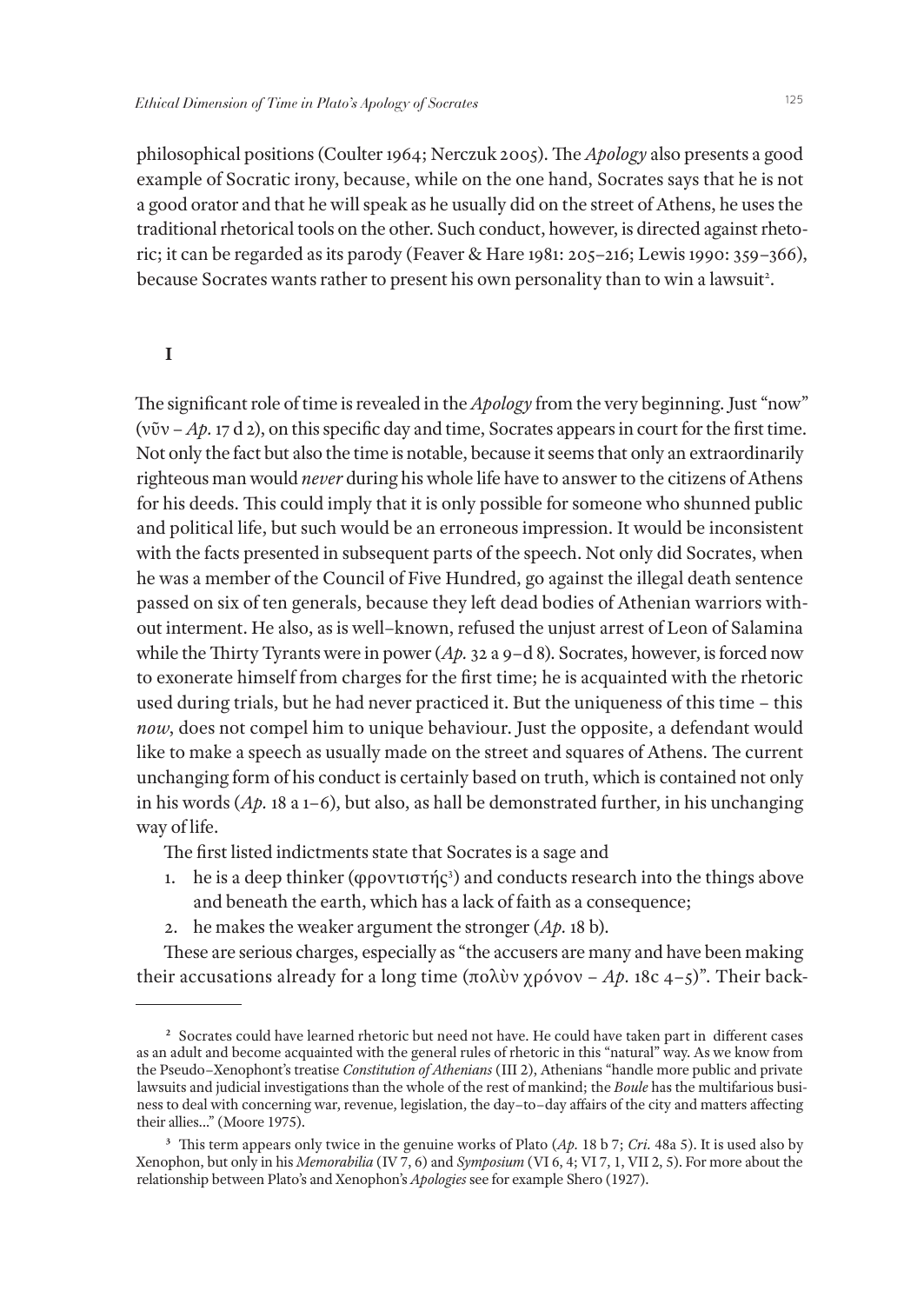ground can naturally be seen in Aristophanes' work *Clouds*<sup>4</sup> , which allows us to state that Socrates was accompanied by such opinions for 24 years at least. There can be found allusions to the philosophical conceptions of Anaxagoras, Protagoras, Diogenes of Apolonia and Antiphon, but only the first is explicitly mentioned in Plato's *Apology*. The first two names are worthy of note, because both Anaxagoras and Protagoras were persecuted for their convictions and had to escape from Athens (Mansfeld 1980: 17–95; Kerferd 1981: 43). Socrates realizes his situation is hopeless, because in a short time  $(\delta \lambda i \nu \omega \gamma \rho \delta \nu \omega)$  – i.e. 1 day<sup>5</sup> – he must eradicate the prejudices concerning himself from the consciousness of his judges; prejudices held over a long time (πολλῷ χρόνῳ – *Ap.* 18 a 5–19 a 4; 24 a 3–4).6 During his defence against being a philosopher of nature who disregards traditional Greek religion, this time is extended to Socrates' whole intellectual life by the statement that nobody could ever (πώποτε – *Ap.* 19 d 2) hear that Socrates would be a proponent of Anaxgoras' thought. What's more, philosophy of this kind is called paradoxical (ἄτοπα ὄντα – *Ap.* 26 d 6–e 2).7

Socrates tries to find then the real basis for the charges and he proposes a thesis according to which it is his special activity (πρᾶγμα), begun with the answer to the question asked by Chaerephon to the oracle in the Delphi. An announcement that nobody is wiser than Socrates has met with his disbelief, although one thing is certain, namely, the god cannot lie. So the answer should be properly understood. He starts to explain what he has really been doing for *this long time*. For a very long time (πολὺν χρώνον) he was unable to grasp the meaning of the oracle and he has started to attain it with a great effort (μόγις πάνυ). He did not remain passive and self–satisfied in the face of the oracle, but he was actively engaged in inquiry (ζήτησις) into its meaning. He has embarked this investigation from himself and has realized that he is wise neither in matters great nor small. How then is it possible that no other person could be wiser? He has entered into dialogue with the citizens of Athens, and especially with the members of those social groups which were held in high regard by Athenians, namely, politicians, poets, and craftsmen. During the effort it has also become manifest that Socrates' conduct had led to hatred toward him. This hatred will probably accompany him and he must presumably bear it every day.<sup>8</sup>

The question of time appears when the value of poets is determined. *In a short time*  (ἐν ὀλίγῳ) Socrates becomes convinced that they do not deserve to be called wise at all.

**<sup>4</sup>** This comedy was staged in 423 BC, but we do not have the first version, only the second one, which was rewritten by Aristophanes (MacDowell 1995: 113–149). On Socrates in this Aristophanic play see Vander Waerdt (1994).

**<sup>5</sup>** In ancient Athens every lawsuit should end during one day and every party has a restricted time to voice its opinion. The time was measured by a water clock see Harrison (1971: 161).

**<sup>6</sup>** For 30 years, if we accept a hypothetical date of receiving the answer from the Delphic oracle as 430 BC; cf. Guthrie 1969: 406 and Reeve 1989: 21.

**<sup>7</sup>** See also *Phd.* 97 b 8–98 b 6 and Shero (1941).

**<sup>8</sup>** This is what Diogenes Laertius (II 21, 5–7) says about the reaction of people to dialogue with Socrates: "And very often, while arguing and discussing points that arose, he was treated with great violence and beaten, and pulled about, and laughed at and ridiculed by the multitude. But he bore all this with great equanimity. So that once, when he had been kicked and buffeted about, and had borne it all patiently…". We cannot be sure, if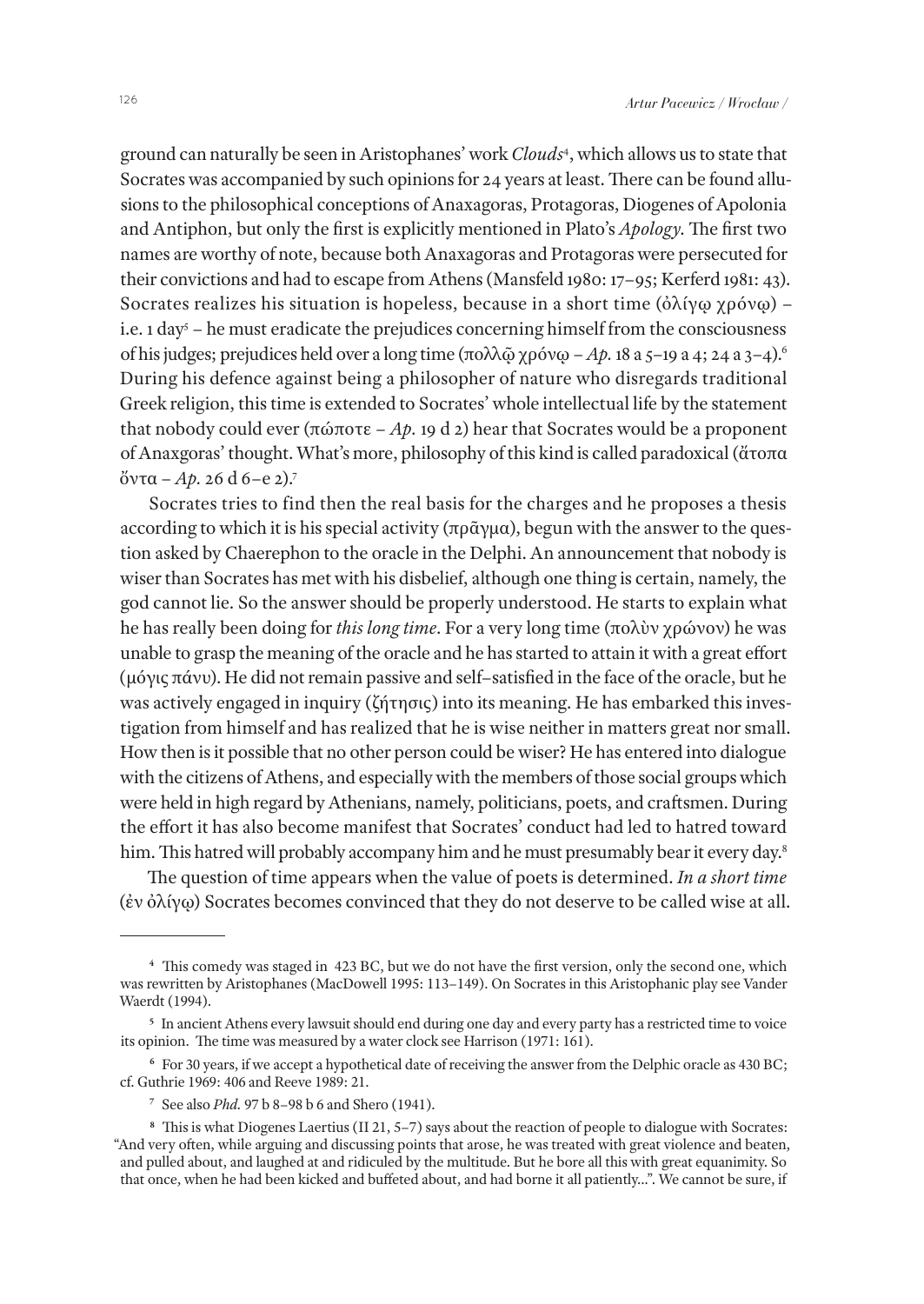What they express is wise, because its source is the deity present in them, but they do not understand what they say. What is interesting is that the short time allows Socrates, who does not possess knowledge, to expose the ostensible highest wisdom of poets, which was attributed to them by the people. Socrates achieves then truth in the negative aspect (*He knows that they are not wiser*) and confirms the oracle in a short time. What is more, it appears that he is still in the process of examination himself, because, wishing to find the meaning of the poems and the wisdom of the poets, he would like to learn something from them *at the same time* (άμα – *Ap.* 22 b *5*). If this something is a form of moral knowledge, then to see the possibility of learning something means, according to me, that Socrates does not yet discern that this kind of knowledge is impossible for human beings to possess, something that will be proved later.

Politicians, poets and craftsmen have a skill (τέχνη) and they pursue therefore some occupation – they have some profession. Socrates' activity seems to be fundamentally different from these professions. This difference is marked by the temporal plane, although it is put little ironically. A cause of the above–mentioned hatred of some Athenians toward Socrates was also the imitation of him by young people, especially those of rich families, because they have a lot of *free time* (σχολή). But Socrates describes his occupation as ἀσχολία (*to have no free time; to be occupied*), which, however, did not earn him a lot of money nor contribute to success in public life (*Ap.* 23 b 6–c 1). His activity then can be placed somewhere between the people who earn a living or accumulate a fortune, and people, who seem to be philosophers, but philosophise only in their free time, without taking responsibility for this activity, and without suitable divine sanction. The fullness of life is made manifest through Socrates' action. After having ended their work, the politicians, poets and craftsmen can come home and make something else. After having come home, young rich people have to stop philosophizing in the Socratic way, if they would like to stay rich. Only the son of Sophroniscus devoted his whole time to philosophy; he is between the above mentioned groups of people, but above them at the same time. His next words will specify a characteristic of the philosophical way of life, since in his summary explanation – what his activity consists in, what its causes and effects were – Socrates emphasizes a frankness and truthfulness in what he said. He is sure it is so, because his justification of his activity cannot be undermined *now* (νῦν) – during the trial or *in the future* (αὖθις – *Ap.* 24 b 1–2).

#### **II**

The next part of the *Apology* covers an exoneration of the charge of corruption of the youth levelled by Meletus. This exoneration is more a demonstration of Socrates' dialectical ability to trap the prosecutor than it is a real refutation of the charge (Brick-

this is not exaggerated, but we can suppose that aversion, contempt and maybe even physical violence have befallen Socrates.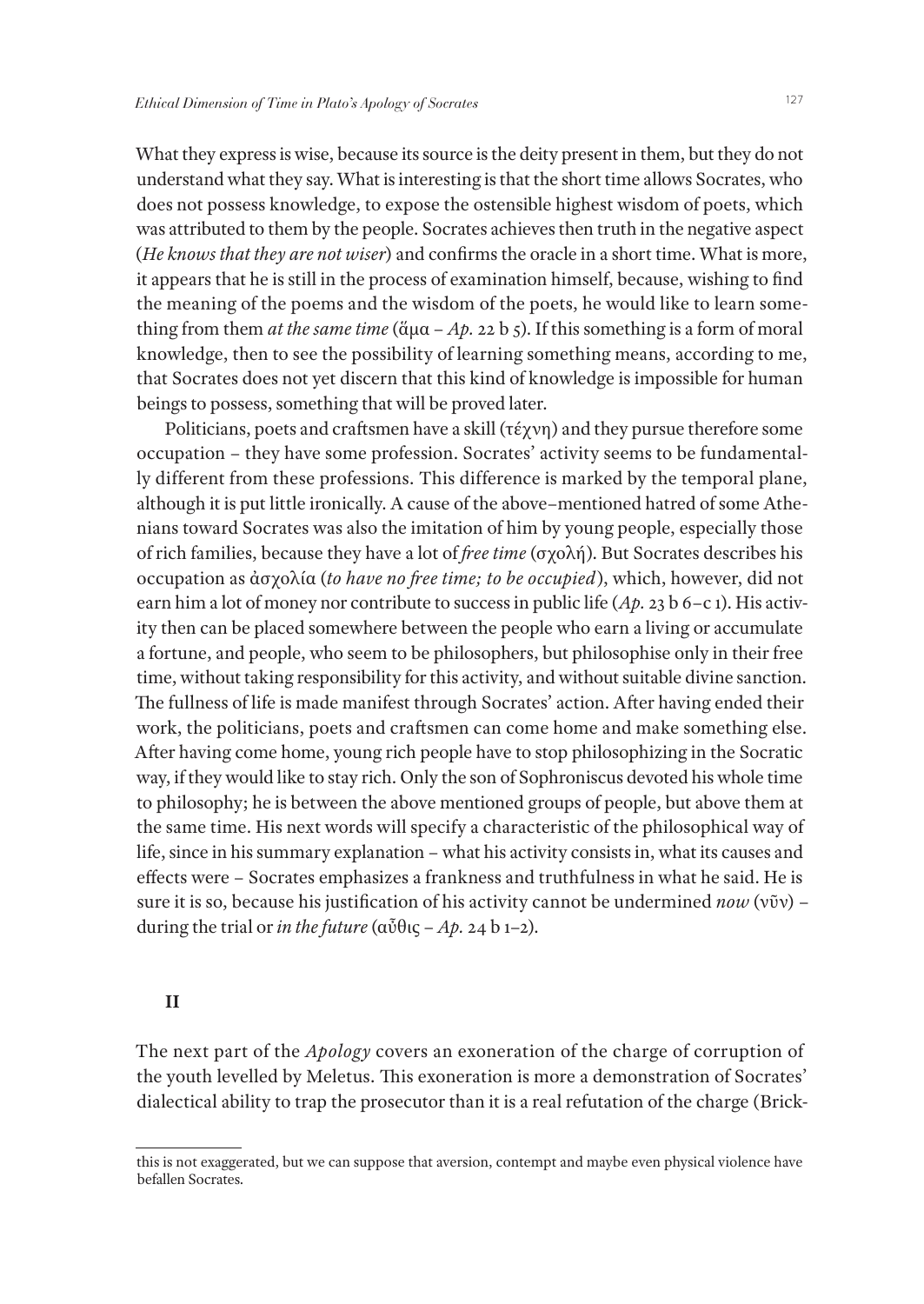house & Smith 1989: 112), which is turned against the prosecutor and expanded. It appears that Meletus:

- 1. makes fun seriously,
- 2. sues recklessly, and
- 3. maintains that he bothers about and takes care of things concerning which he had *never* worried (οὐδὲν … πώποτε – *Ap.* 24 c 5–8; οὐδέπωτε – 25 c 2; οὔτε… πώποτε – 26 b 2–3).

The uniqueness of *now* was earlier a cause for Socrates to not change his conduct, but *now*, when Meletus is obligated to answer questions, the prosecutor appears to judge him as being someone completely other up till that time. An analogy with horse training (and other animals) shows that only one person or a few can correct their condition. But Meletus claims something quite other, which indicates that he *never* takes heed about it. This leads to a division of men into two groups and to the thesis according to which contemptible and bad people *always* do evil, and good people *always* do good (*Ap.* 25 c 8–9; 25 d 10–e 1). A bad man lives in temporal asymmetry – he or she *always*  does evil and *never* directs his or her attention to good, and a good man lives in temporal symmetry – he or she *always* does good and *always* direct his or her attention to evil to identify and avoid it.<sup>9</sup> It is in accordance with the manner in which Socrates has presented his activity; it is necessary to put his or her own life through examination all the time to know what evil is and to avoid doing it.

The next charge against Socrates is that he is guilty of believing in other gods than those of the Athenian *polis*. This manner of wording the charge suggests that Socrates is guilty of infidelity, but as a result of the philosopher's prompting it is changed by Meletus himself into the charge of atheism. The questions of Socrates' attitude to religion and of his piety have stirred up controversy among researchers for a long time (e.g. Ferguson 1913; Anderson 1967; Vlastos 1999; Burnyeat 1997). It can be accepted that the son of Sophroniscus did not challenge the existence of gods nor the view that they are wisest and all–knowing, and he presents himself in the *Apology* as the soldier of Apollo after all. The *now* (νῦν) motif comes back in the course of discussion with Meletus. Now Socrates wants Meletus to make clearer the charge concerning the gods, because he is convinced that prosecutor should charge Anaxagoras rather than Socrates. The philosophical views of the former can be well–known to anybody, because his writings can *sometimes* (ἐνίοτε) be bought at a very low price (*Ap.* 26 b 8–e 4). I think that *sometimes* should not be literally regarded only as concerning the value of Anaxagorean books. It could mean that presocratic philosophy is outmoded in the Athens of those times, so the writings of these philosophers can be purchased very cheaply. But I propose to understand it in a wider way as the expression of a very low estimation of human knowledge. It happens

**<sup>9</sup>** I understand 'always' and 'never' in the natural temporal way, what in the classical manner can be presented as follows: always = past + present + future; never = ~past + ~present + ~future. It should be remembered that 'always' can be understood also as timeless eternity. In this meaning it was used in philosophy to describe the principle(s) and the divine (Kolb 1974).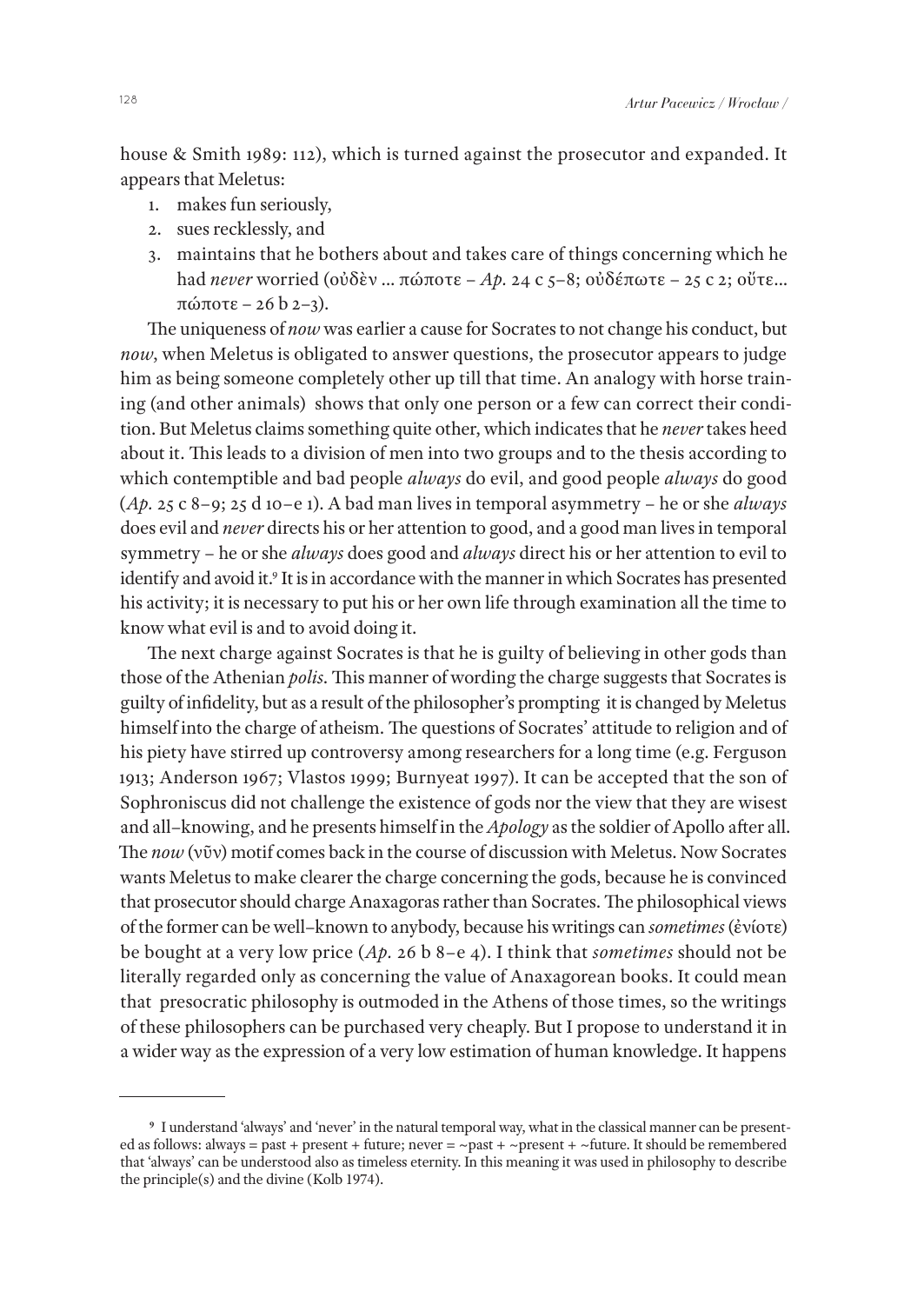that human beings have different beliefs concerning the gods (sometimes these are the opinions of the poets, sometimes of the philosophers for example, and they can also vary among members of the groups). It has also happened to Socrates, who probably has *never* stopped believing in the god(s), but the event provoked by Chaerephont has only allowed him to understand his faith better. Maybe this is why in the whole passage, where the charge of atheism is rejected, there is no use of temporal terms.

#### **III**

Having refused this charge, a digression takes place. Socrates seems to see that already the jury has practically given a verdict of guilty. He questions himself in the name of a *personae fictae:* "Are you then not ashamed, Socrates, of having followed such a pursuit, that you are *now* (νυνί) in danger of being put to death as a result?" (*Ap.* 28 b 3–5). And again this *now* gives Socrates an opportunity to present his consistent character, which manifests itself through a persistent adherence to general law: one should keep the watch assigned by superior without regard to imminent danger. In the past Socrates has fought at Poteidaia, Amphipolis and Delion, where his superiors were men – his co–citizens and where he has demonstrated outstanding bravery. If in the case of an activity which has taken almost his whole adult life, the orders had came from a much higher rank, death cannot be a cause of desertion from the philosophical life *(Ap.* 28 d 6–29 a 1). This is why even if the judges were to release Socrates *now* and inflict a penalty of prohibition of doing his activity, he would *never* abandon his occupation (namely to spend his time in investigation and in philosophy – τῇ ζητήσει διατρίβειν καὶ φιλοσοφεῖν) and he will *always* exhort the Athenians to be better and better, and he will *always* put forward his arguments (*Ap.* 29 c 1–d 6).10

The digression, however, is connected with the main course of argumentation in some way, because it alludes, inter alia, to the assessment of Meletus as an evil person. So this evil is not something abstract, but it is present *now* and it seems to work against the honest citizen. But Socrates is protected against this kind of evil by his character and by his way of life, because it not permitted according to the (divine) law for "a better man to be injured by a worse"  $(Ap. 30 \text{ c } 9-d1)$ .<sup>11</sup> It characterizes only the passive aspect of the situation, to which Socrates' attitude is not limited. A role reversal comes about between Meletus and Socrates. In the face of evil the latter becomes *now* and officially the active defender of the city. He has performed this function *de facto* for many years, trying to

<sup>&</sup>lt;sup>10</sup> This fragment can be interpreted in two ways: (a) Socrates will be acquitted of charges, but he will be banned from philosophizing; (b) Socrates will be pronounced guilty, and he will be sentenced to being banned from philosophy. I prefer the (b) interpretation, *pace* Brickhouse & Smith (1989: 143–147).

<sup>&</sup>lt;sup>11</sup> We deal not only with some kind of formal conformity to the legal articles in this case, but also with the impossibility of going against the law, so the law cannot be enacted by mortals, but only by god. Socrates has already mentioned earlier that it is contrary to the law for Apollo to lie (*Ap.* 21 b). See also *Phdr.* 256 d; (Reeve 1989: 151).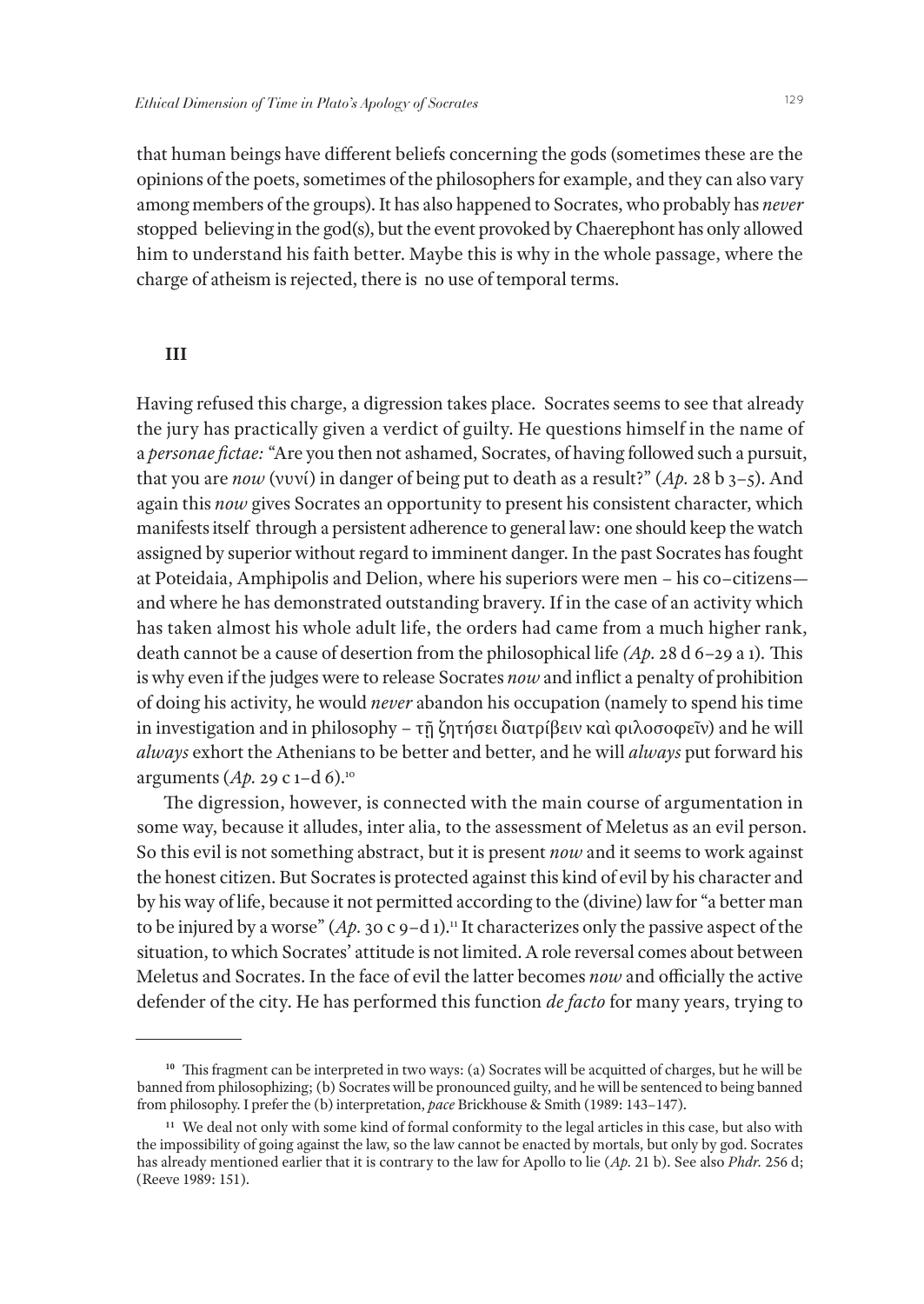eradicate evil, i.e. ignorance, from citizens so that beautiful Athens can become also a good city. This long–lasting activity was not occasional in its character, but has taken place *always* (ἀεί). A selfless commitment to moral improvement in the *polis* has carried with it serious consequences. He has neglected his personal matters and it has reduced the material well–being and status of his family, because he has *never* received remuneration for his activity (*Ap.* 30 d–31 c).

Socrates' commitment and concern for Athens could be questioned by the charge of his lacking active and broad participation in political life. But there are two counter arguments, strictly connected with each other.

Firstly, it was objected to by his *daimonion*, which advises *ever* against and *never*  recommends. Secondly, there was Socrates' experience with political matters. A *daimonion* would seem to be a great tool for a politician at first sight, because one could take right decisions and avoid wrong ones by using it. But this voice of god is solely subjective – nobody except Socrates has ever heard it. It would be effective only when everybody voted and acted according to Socrates' beliefs. But this would place him in a privileged situation and threaten equality – the fundamental value of democratic life. His minimal practical engagement in politics<sup>12</sup> appears to be almost disastrous for him during both the democratic and oligarchic governments. This argumentation shows again the moral stability of Socrates' character, because he has never committed injustice towards anybody (*Ap.* 31 d–32 d).

From the point of view of our analysis it is interesting how Socrates tries a second time to defend himself from the charge of corrupting those young men who are considered as his pupils. He *never* was, however, anyone's teacher. He did not mislead youths by claiming that he had wisdom as the poets or politicians did, so no one was harmed by him. He has never forbidden anyone to hear what he has said, but he has never encouraged anyone to imitate his action. So he cannot bear the responsibility for this kind of fraud. Then if it is assumed that

- 1. teaching something is an active conduct by which positive knowledge is achieved as a result, and
- 2. to make somebody better means to be a good teacher of him or her, and to make somebody worse means to be poor teacher of him or her,

then Socrates' conduct is neither moral nor immoral, because if he is not a teacher he does not influence the moral level of anyone. Socrates has some influence on other people, but it is only a passive one, because his only goal was to remove ὕβρις, i.e. to remove belief that someone knows something that he or she really does not (*Ap.* 32 e–33 a). As someone can sometimes rejoice (χαίρειν) in undergoing the process of removal, he or she stays in Socrates' circle for a long time (πολὺν χρόνον) (*Ap.* 33 b 9–c 3).

**<sup>12</sup>** It is, naturally, a minimal involvement in the official and formal political life of the Athens of the time. But Socrates' point of view on politics is quite different, and he realized it not in public, but in private life, because he was aware that the *polis* can be morally corrected only by a moral correction of every individual citizen; see Reeve 1989: 155–160.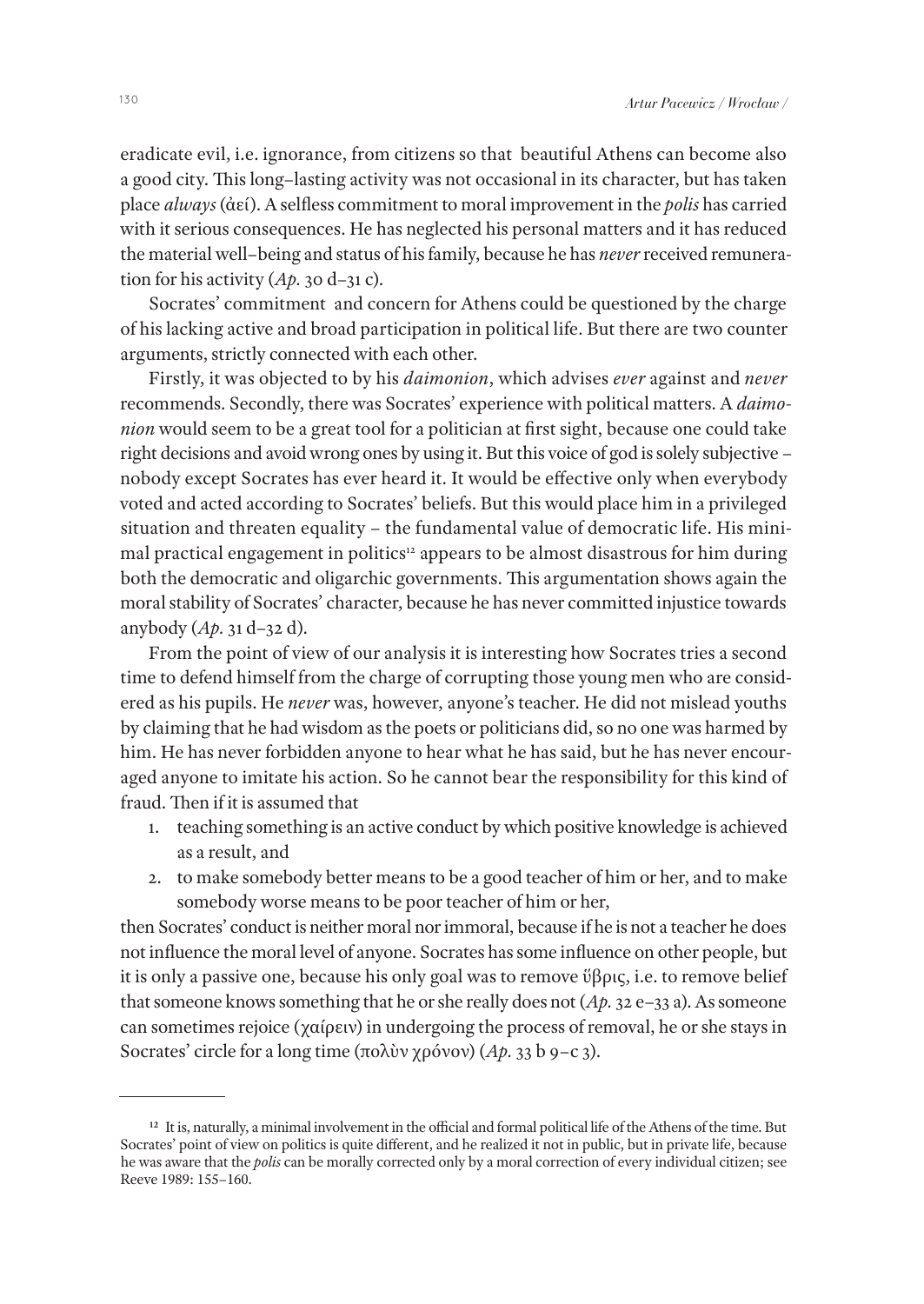The first vote and the proposal of a punishment takes place after a short epilogue, where the attention of the judges is drawn to defendants' exceptional conduct during the trial.13 The significance of the present time (νῦν – *Apol*. 36 a 5–7) is stressed twice after the guilty finding is pronounced. Socrates is sentenced *now* only by thirty votes and he is *now* convinced that he really has defended himself against Meletus' charges. The verdict of guilty was returned only because he had not much time (ὀλίγος χρόνος – *Ap.* 37 a 7; 37 b 2) to present his argumentation and to convince the court. If the trial were to run a few days, the judges would not only be convinced of Socrates' innocence, but also that he deserves to be supported by the state. This suggestion (or maybe provocation) probably enraged many of the jurors, and in the second vote, as is well known, Socrates was sentenced to death.

#### **IV**

Plato's version of events ends with the closing speech, which links the beginning and the end of the work, also in a time perspective. It attracts attention to Socrates' statement that the judges get only a short time (οὐ πολλοῦ χρόνου – *Ap.* 38 c 1; ὀλίγον χρόνον – *Ap.* 38 c 5), which is certainly an accurate description of the time between the trial and the natural death of Socrates. It seems to be a special counterpoint to the oft–repeated argument that the defendant has too little time to prove his innocence. So, the time of life to the natural death Socrates would have had is compared to one day. As was said, the profit is not too big, but it appears that loss is huge. To carry out the sentence will be a cause of derogatory remarks about the Athenian polis on the one side, and it is *now*  (νῦν – *Ap.* 39 b) that the citizens of Athens waste a chance of improving their moral level while the accusers "go convicted by truth of villainy and wrong" (*Ap.* 39 b 5–6), on the other.

The actions of the Athenians, immersed in time, are clearly characterized pejoratively, but time can also play a positive axiological role in human actions. Socrates shows how intensive the life of a human being must be who devotes a lot of time to develop him or herself so as to achieve that virtue comprehended naturally as a lack of ὕβρις. He or she should use every moment of his or her life to do it. Socrates does it even in the short time between the end of the trial and taking the prisoner to jail. Just then, at this time (τοσοῦτον χρόνον – *Ap.* 39 e 4), he makes an attempt to justify his attitude during the trial. As the past – i.e. perceiving Socrates through the grotesque spectacles of the comedy – was the basis of the indictment, so the past (πρόσθεν χρόνος – *Ap.* 40 a 5) left its imprint on his behaviour on the day of trial. *Always* (ἀεί) in the past, when he had to take steps aimed at something erroneous, the voice of the *daimonion* had advised against it. But *now* (νῦν), neither during the trial, nor at any moment of that day did the voice of god do so. Thus, the conduct of Socrates cannot be acknowledged as unjust, and its

**<sup>13</sup>** See Platon 2003: 168 –172.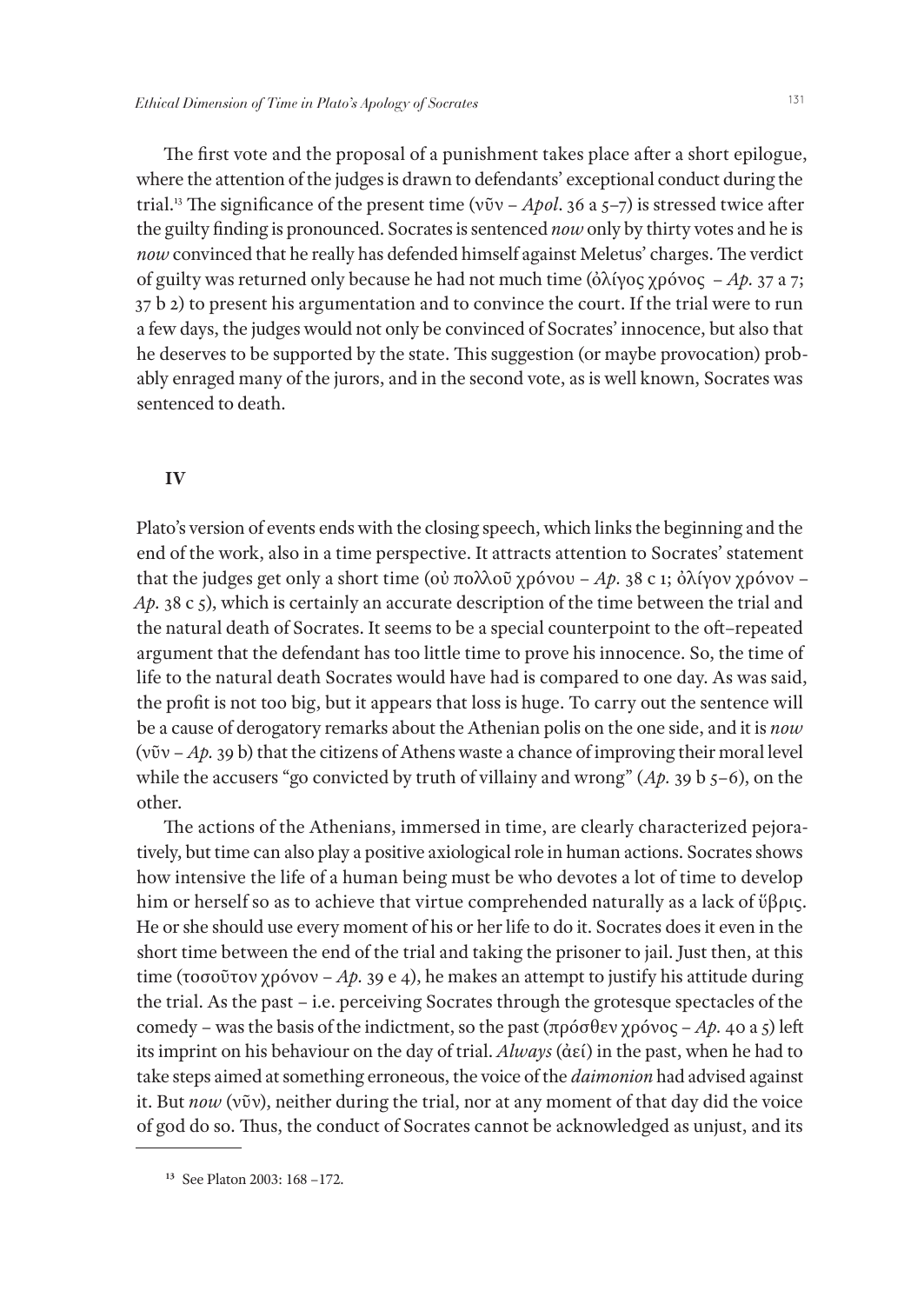consequence – the death penalty – as evil. This theological sign or proof is enhanced by philosophical argumentation. Socrates asks what the state of death (τὸ τεθάναι) is, and gives a dichotomous answer (*Ap.* 40 c 4–9):

- 1. It is the state as if to be nothing (μηδὲν εἶναι) and this is the same as to have no perception of anything (αἴσθησιν μηδεμίαν μηδενὸς ἔχειν);
- 2. It is some kind of change of soul and transition to another place (μεταβολή τις … καὶ μετοίκησις).

The first answer is substantiated by an analogy with the *modi* of day (day and night). If a time of life were to be understood as divided into days and nights, the state of death, i.e. its whole time (ὁ πᾶς χρόνος – *Ap.* 40 e 3), would be one long night, in which we are sleeping without dreams. Socrates claims that this kind of night is something better and more pleasant (ἄμεινον καὶ ἥδιον) for anyone than the state of life, so it can be comprehended rather as an advantage than a disadvantage. One could have many reservations about this argument. First of all, one might ask whether it is reasonable to describe the aperceptual state as pleasant, because it can be said that αἴσθησις makes it possible to feel pleasure. Sleep can be taken for pleasant only when someone wakes up fresh, rested and full of life (Roochnik 1985: 214). It can be considered whether there is a context in which the argument (or its parts at least) seems to be sensible. Firstly, we can assume that Socrates *implicite* appeals to the traditional, poetical view of human fate, according to which death is considered as setting one free from everyday efforts. Let make some assumptions:

- 1. The bivalent way of thinking;
- 2. Human life in the phenomenal world cannot be perfectly good (pleasant), because it always contains some hardships, and it is so, because desire is always the result of perceiving and this desire can be fulfilled only with effort, which is something unpleasant.

So, the aperceptual state (i.e. a state without desires) has to be better than the mixed form of life.14

Secondly, it should be pondered if an aperceptual state carries with it a lack of any feeling. Certainly, anyone in it cannot experience anything connected with αἴσθησις in the strict sense. But we can find arguments, in which the possibility to feel and to perceive something appears, in both ancient rhetorical<sup>15</sup> and poetical works (Pi. *O.* 

**<sup>14</sup>** At the end of the *Apology* Socrates claims (41 d 3–5): "I see plainly that it was better for me to die now and be freed from troubles (τεθάναι καὶ ἀπηλλάχθαι πραγμάτων)". See also Brickhouse & Smith 1989: 259.

**<sup>15</sup>** Isocr. *Aegineticus (XIX)* 42, 1–7: "How this woman and myself conducted ourselves toward Thrasylochus and Sopolis you have, in the main, heard; but perhaps they will have recourse to the one argument which remains to them – that Thrasyllus, the father of this woman, will feel that he is being dishonoured (if the dead have any perception of happenings in this world) when he sees his daughter being deprived of her fortune and me becoming the heir of what he had acquired" (Isocrates 1945).

Lycurg. *In Leocr.* 136, 1–7: "I believe myself that if the dead have any knowledge of earthly affairs, his own father, now no more, would be a sterner judge than any other" (Lycurgus 1962).

Lys. *In Eratosth. (XII)* 99, 4-100, 1: "Nevertheless, there is nothing lacking in my zeal - zeal for the sanctuaries that the defendants either sold or polluted by entering; zeal for the city that they weakened, for the shipyards that they destroyed, and for the dead; you may not be able to defend them during their lifetime, but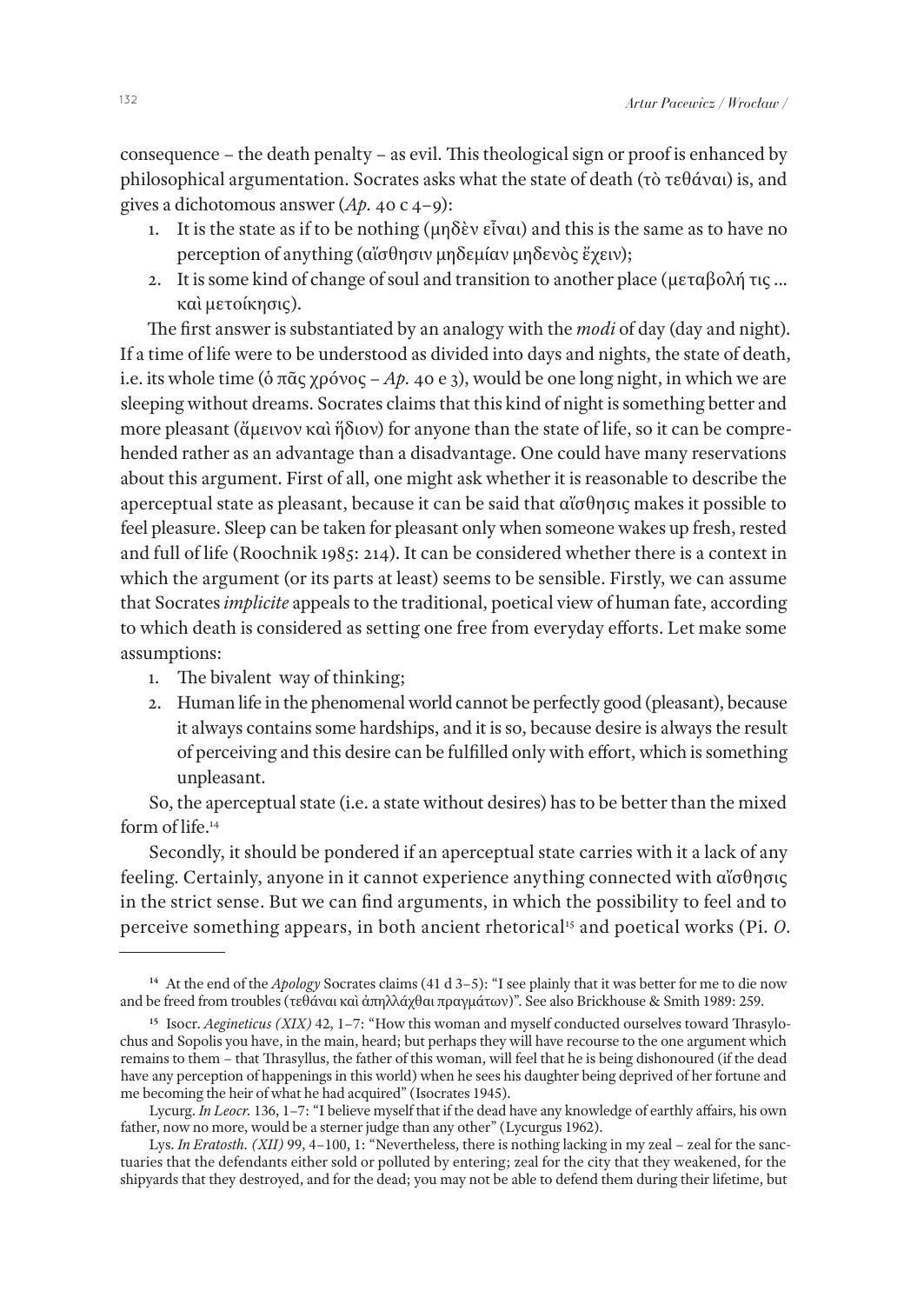*II*). What is important, however, is that both states – life and death – are temporal for Socrates. The first of them has a beginning and an end, and the second only a beginning. The first is diversified *modo temporis* into day and night, the second is undiversified. It seems that this is reflected at the axiological level. Life is axiologically diversified and it includes better and worse (pleasant and unpleasant) states, and death does away with the difference. The abolishment is the reason why the aperceptional state of being after death can be considered better than staying alive.

In the second answer death is interpreted as a change of place by souls. In the new place they spend the rest of their time (τὸν λοιπὸν χρόνον – *Ap.* 41 c 6) being immortal. This explains why they are happier than the souls remaining on earth (*Ap.* 41 c 6). Axiologically important appears to be the activity on which he would spend his time (διάγειν – *Ap.* 41 b 6), i.e. to investigate and to question people, who are in this place. The passage enables Socrates to remove a barrier, which is put up by time in the phenomenal world. Socrates could spend time and talk with people, who had departed from this world. What's more, he would have an infinite time to test, "who among them is wise and who thinks he is when he is not" (*Ap.* 41 b 6–7). It would cause him to recognize himself as endlessly happy.

#### **Conclusions**

As can be seen from the above reconstruction, time is fully present in the *Apology*. Defending himself against the charges Socrates refers to its every aspect – past, present and future. On account of the peculiar nature of the event, which in Plato's text is depicted, time is evidently placed in an axiological context. Socrates stresses the importance of the present time very often. His right way of life is witness of his innocence and none of the judges is able to undermine it. It is precisely at that very moment that Socrates exposes again the moral weakness of the Athenian polis. Many citizens have no knowledge about ethical issues, but they act as if they had it, and they fall into ὕβρις, doing evil not only toward themselves, but also towards others. This is why Socrates now becomes an active public politician and the defender of the polis, and the Athenians have now lost the (last) chance to change their life into a better one. As was already said, the very peculiar context – the trial – causes Sophroniscus' son to emphasize the present time, but it is clear that what is happening now has happened also in the past. Since hearing the words of the oracle his life has been devoted to the moral improvement of himself and of all the people around him. Despite this purely historical limitation he can say that his activity has taken place always, because only during these thirty years was he fully aware of the true goal of his life and able to realize it thanks to the support of the divine power (δαιμόνιον). But the *always* is not limited to the past and present. It also covers

you can assist them in death. It is my belief that they can hear us and that they will recognize you as you cast ballots" (Lysias 2000).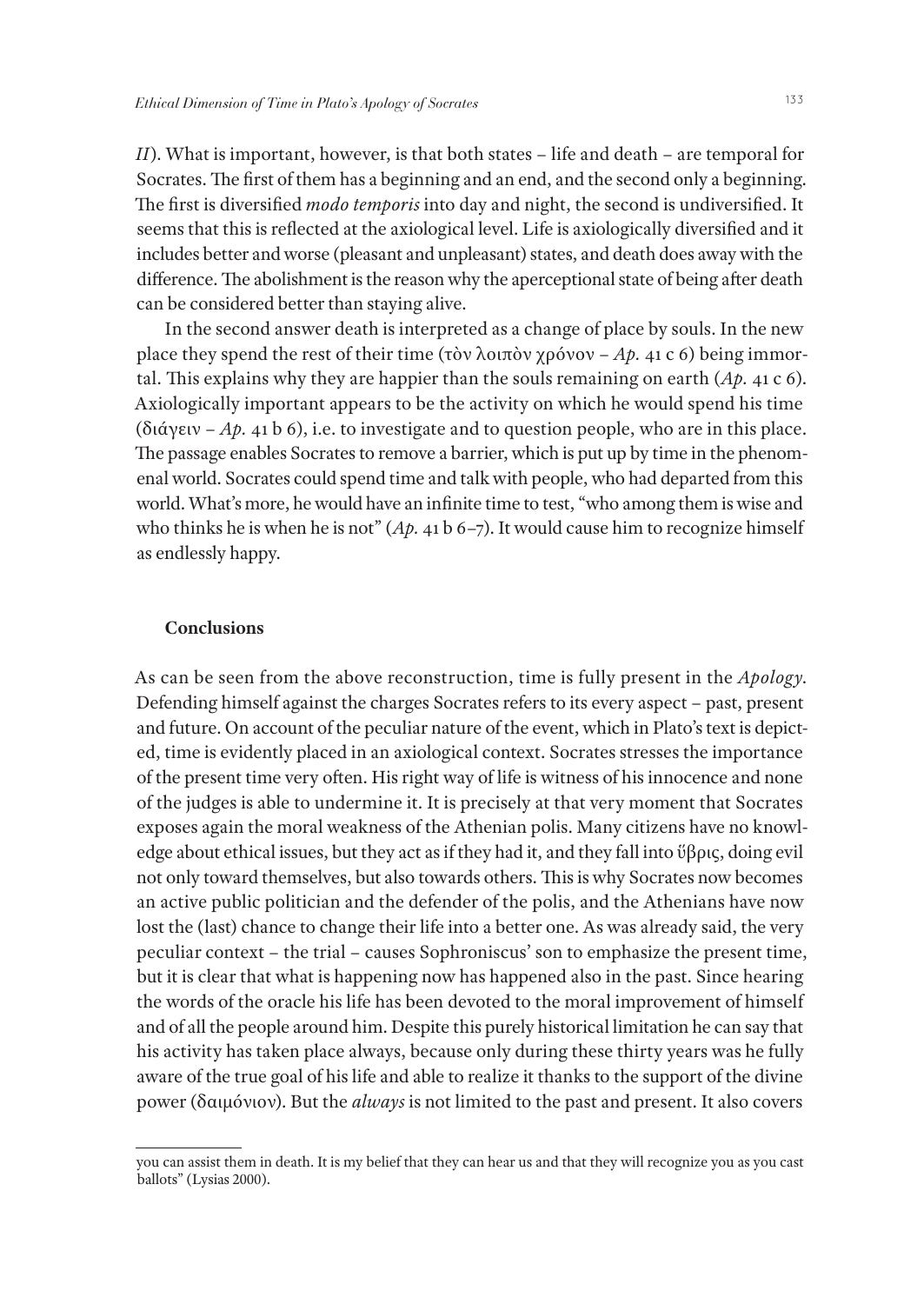the future. Therefore, when Socrates considers the possibility of exile, he says that it has no sense, because he still *will* continue his actions – ζητεῖν καὶ φιλοσοφεῖν – in other countries. As to be a philosopher is possible also in the 'new place', where the soul arrives having ended its earthly life, the *always* can be extended even to the time after death. It was already stated and it should be repeated now that the always reveals the true and real nature of the philosopher as the person of constant character. This kind of human being always searches for (moral) truth, always has the good in mind and always guards against doing evil. If to do evil is to maintain one has ethical knowledge and to try and teach this knowledge then it is clear that Socrates *never* did it. He *never* was a teacher of anyone and he *never* did harm anyone. The stability of character should concern every aspect of human life, especially one as important as the theological aspect. And this is why Socrates says that he was *never* an advocate of the Anaxagorean (i.e. atheistic) philosophy.

Some relativity can also be seen in relation to the assessment of the value of a given period of time. In the *Apology* there appears quite often an opposition between long and short times. Socrates is aware that the moral presuppositions concerning himself have long been present in the minds of the Athenians and that he has a short time to defend himself. This can be interpreted as a blatant injustice, on the one hand, because everyone should be aware that it is very difficult to debunk deep–rooted superstitions. But on the other hand the first vote reveals that the lengthy influence of the false and slandering images (like those of Aristophanes) was not so deep, because Socrates was sentenced by only a small number of voices. The contrast between long and short times could be also seen in Socrates' encounter with the poets. The latter were highly esteemed among the Greeks for a long time (Crotty 2009; Barfield 2011). It did not take long, however, to expose not only their epistemological weakness – they could not explain what they say – but also, and especially, their immorality. For according to Socrates' moral standards they were overflowing with ὕβρις deciding on matters about which they have not the foggiest idea.

Finally I would like to mention two axiological dimensions of time. The first is the value of the length and shortness of its period without opposition. As we have seen, for a long time Socrates did not understand the real meaning of the answer given by the oracle, and he made inquiries to interpret it. It can be said that he has searched for its sense during his entire life, and – what is more important – this has taken place with great effort<sup>16</sup>. It seems that this experience is *conditio sine qua non* of philosophical progress. The crowning achievement of this development is the joy which appears when ὕβρις is purged from someone's life. But as in the case of Socrates it takes a lot of time. This joy in its positive dimension can be achieved during someone's life, and after death in the negative dimension, when freedom from every effort is attained. What is more, this effort should probably take up every moment of our life, as Socrates shows using even the short time of the judges' council to philosophise.

<sup>&</sup>lt;sup>16</sup> Effort becomes one of the highest values in Antisthenes' philosophy; see SSR V A 85, 97 Giannantoni (1990).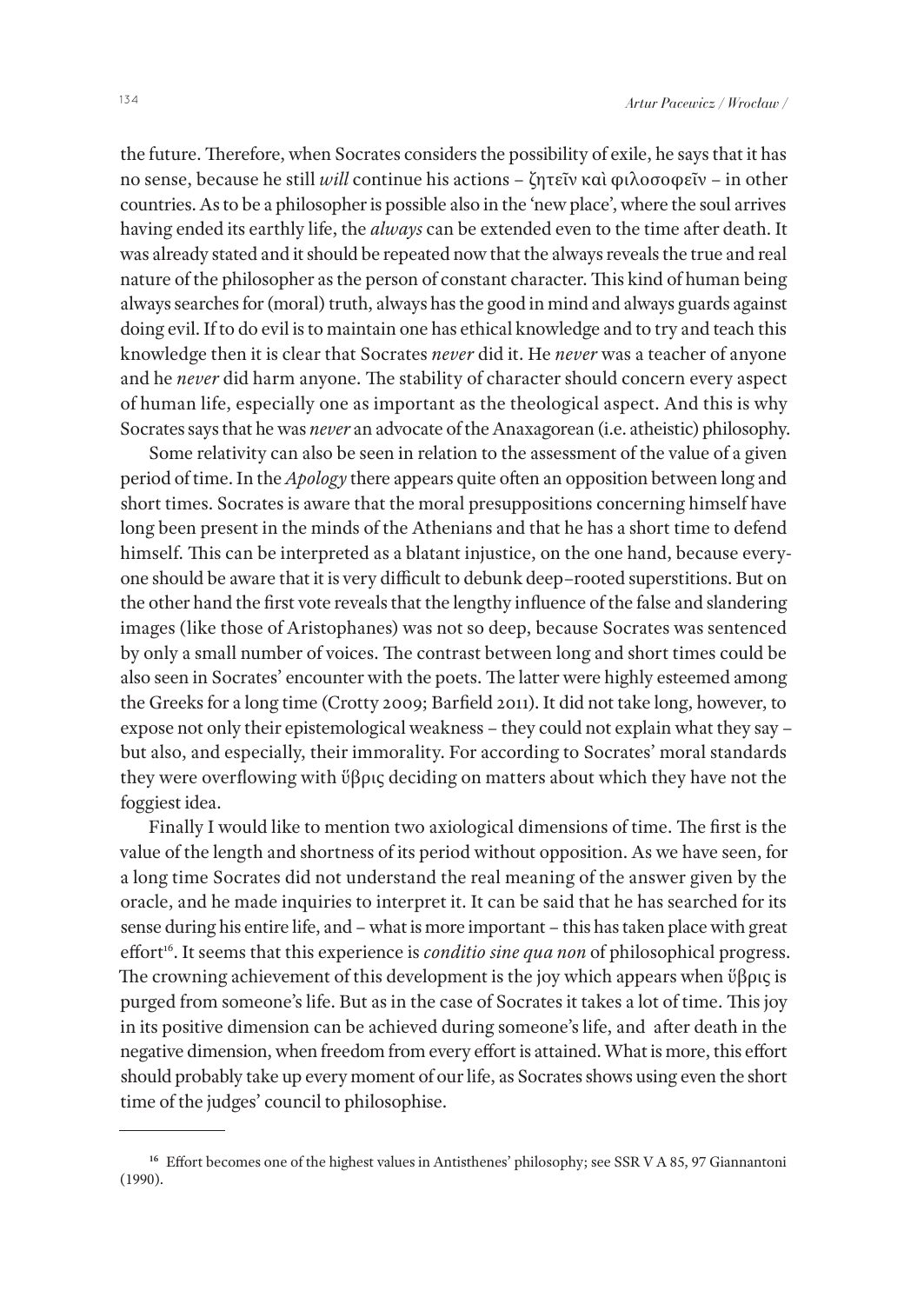The second aspect is the opposition between σχολή and ἀσχολία. The first can be understood as 'to have free time', and the second as 'to spend time'. I have argued that Socrates is somewhere between and above people who spend their time in earning money and amassing riches (Socrates' ἀσχολία has given no money), and people (most of whom were young), who have a lot of free time, who philosophise, but probably only in their free time and without the proper (divine) sanction. But it should be stressed that Socrates transforms the meanings of these two words. During the provocation of the court he says that he needs more free time to encourage people to become better (*Ap.* 36 d 5), meaning that he needs to be free from the bother of existential necessities, but in this so–called 'free time' he will actually be working, because his real ἀσχολία is to philosophise and to make inquiries into who is wise and who is not. This is work of immense importance for every state, it is true politics, and it could be done almost for free – the only salary is to provide a daily meal.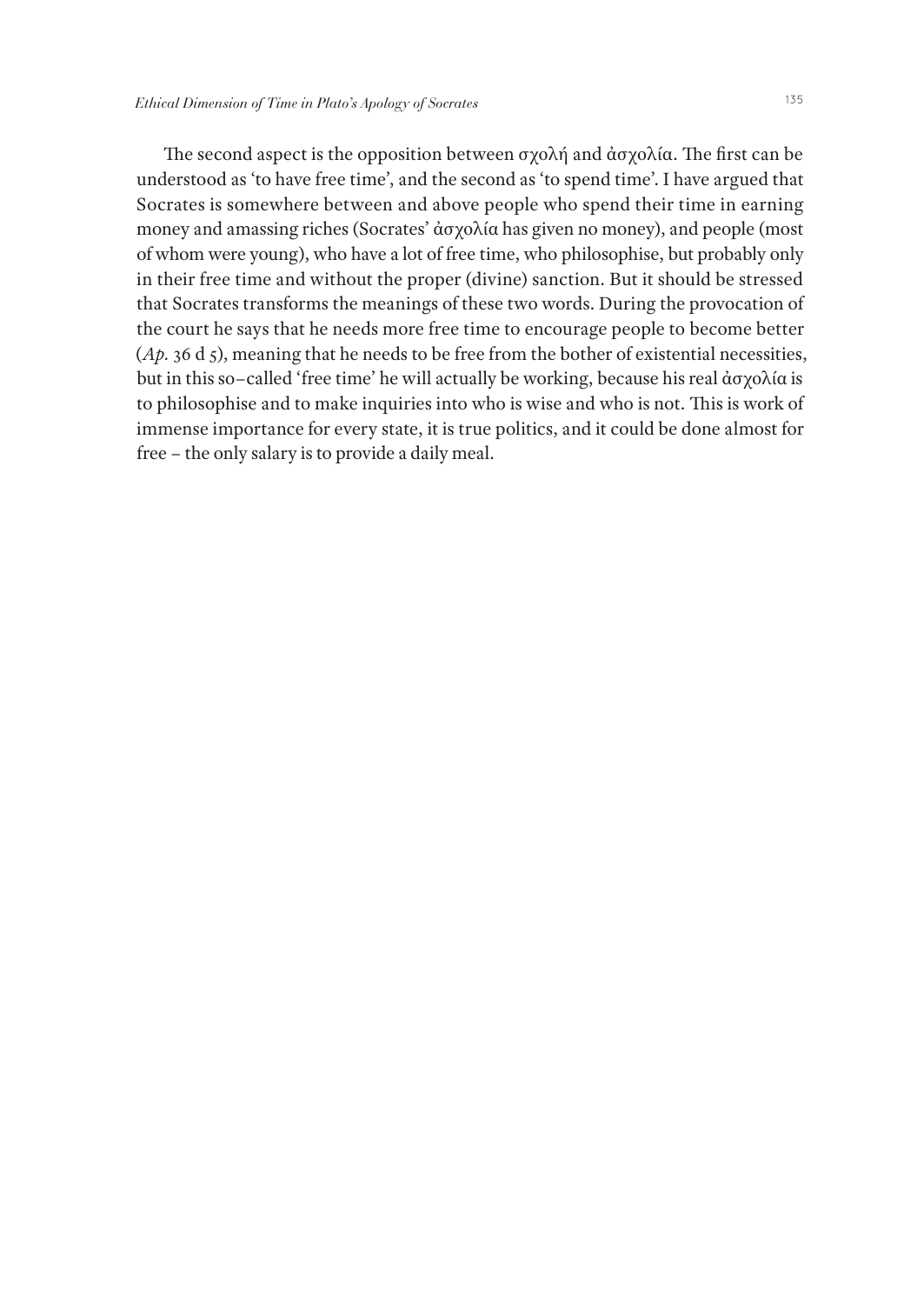#### BIBLIOGRAPHY

- **Anderson, D.E.**, 1967, "Socrates' Concept of Piety", *JHPh* 5, pp. 1–13.
- **Barfield, R.**, 2011, *The Ancient Quarrel between Philosophy and Poetry*, Cambridge.
- **Brickhouse, T.C. & Smith N.D.**, 1989, *Socrates on Trial*, Princeton.
- **Burnyeat, M.F.**, 1997, "Impiety of Socrates", *AncPhil* 17, pp. 1–12.
- **Callahan, J.F.**, 1948, *Plato. Time, the Moving Image of Eternity*, in: J.F. Callahan, *Four Views of Time in Ancient Philosophy*, Cambridge, pp. 3–37.
- **Coulter, J.A.**, 1964, "The Relation of the *Apology* of Socrates to Gorgias' *Defence of Palamedes* and Plato's Critique of Gorgianic Rhetoric", *HSPh* 68, pp. 269–303.
- **Crotty, K.**, 2009, *The Philosopher's Song. The Poets' Influence on Plato*, Lanham–Boulder–New York–Toronto– Plymouth UK.
- **Diogenes Laertius**, *The Lives and Opinions of Eminent Philosophers*, transl. C.D. Yonge, London, 1853.
- **Feaver, D.D., Hare, J.E.**, 1981, "The *Apology* as an Inverted Parody of Rhetoric", *Arethusa* 14, pp. 205–216.
- **Ferguson, A.S.**, 1913, *The Impiety of Socrates*, *CQ* 7, pp. 157–175.
- **Gajda, J.**, 1993, *Platońska droga do idei. Aksjologiczny rodowód platońskiej ontologii*, Wrocław.
- **Giannantoni, G.**, 1990, *Socratis et Socraticorum reliquiae*, vol. II, Napoli.
- **Guthrie, W.K.C.**, 1969, *A History of Greek Philosophy*, vol. III: *The Fifth–Century Enlightenment*, Cambridge.
- **Guthrie, W.K.C.**, 2000, *Sokrates*, tłum. K. Łapiński, S. Żuławski, Warszawa [A Polish translation of Idem, *Socrates*, Cambridge 1971].
- **Harrison, A.R.W.**, 1971, *The Law of Athens. Procedure*, Oxford.
- **Isocrates**, 1945, vol. III, transl. L. van Hook, Cambridge MA and London.
- **Kerferd, G.B.**, 1981, *Sophistic Movement*, Oxford.
- **Lewis, T.J.**, 1990, "Parody and Argument from Probability in the *Apology*", *Ph&Lit* 14, pp. 359–366.
- **Lloyd, G.E.R.**, 1987, *Czas w myśli greckiej*, transl. B. Chwedeńczuk, in: *Czas w kulturze*, A. Zajączkowski (red.), Warszawa 1987, pp. 207–258 [A Polish translation of Idem, *Views on Time in Greek Thought*, in: L. Gardet et al. (eds.), *Cultures and Time*, Paris, 1976, pp. 117–148].
- **Lycurgus**, 1962, in: *Minor Attic Orators*, vol. II, transl. J.A. Burtt, M.A., London and Cambridge MA.
- **Lysias**, 2000, transl. S.C. Todd, Austin.
- **MacDowell, D.M.**, 1995, *Aristophanes and Athens. An Introduction to the Plays*, Oxford.
- **Mansfeld, J.**, 1980, "The Chronology of Anaxagoras' Athenian Period and the Date of His Trial", *Mnemosyne* 33, pp. 17–95.
- **Moore, J. M.**, 1975, *Aristotle and Xenophon on Democracy and Oligarchy*, Berkeley and Los Angeles.
- **Nerczuk, Z.**, 2005, "Retoryczność Platońskiej *Obrony Sokratesa*", *Studia Antyczne i Mediewistyczne* 3 [38], pp. 43–48.
- **Plato**, *Euthyphro, Apology, Crito, Phaedo, Phaedrus*, transl. H.N. Fowler, Cambridge MA and London, 1996.
- **Platon**, 2003, *Obrona Sokratesa*, R. Legutko (transl. & comm.), Kraków.
- **Reader, H.**, 1905, *Platons philosophische Entwickelung*, Leipzig.
- **Reale, G.**, 1993, *Historia filozofii starożytnej*, t. 1: *Od początków do Sokratesa*, transl. E.I. Zieliński, Lublin [A Polish translation of Idem, *Storia della filosofia antica*, vol. I: *Dalle origine a Socrate*, Milano 1979].
- **Reeve, C.D.C.**, 1989, *Socrates in* Apology. *An Essay on Plato's* Apology of Socrates, Indianapolis.
- **Roochnik, D.L.**, 1985, "*Apology* 40c 4–41e 7: Is Death Really a Gain?", *CJ* 80, pp. 212–220.